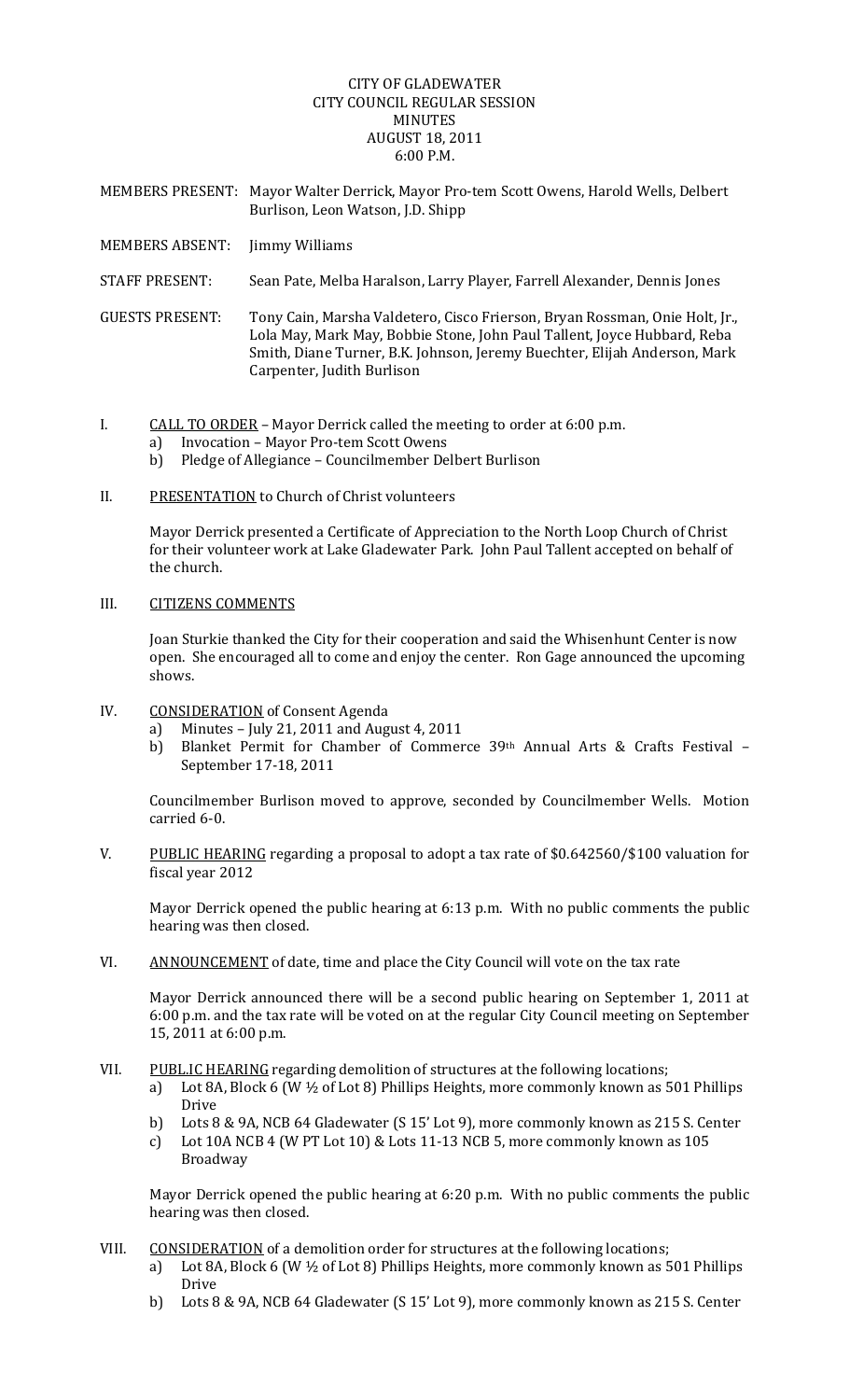c) Lot 10A NCB 4 (W PT Lot 10) & Lots 11‐13 NCB 5, more commonly known as 105 Broadway

Mayor Pro‐tem Owens expressed appreciation to Inspector Larry Player for getting this done and moved to grant the demolitions. Motion was seconded by Councilmember Watson. Carried 6‐0. Inspector Larry Player confirmed to Councilmember Wells that there is another 30 day waiting period before demolition is done.

Note: At the request of Mayor Pro-tem Owens Mayor Derrick reopened the public hearing on the tax *rate (Item V) at 6:27 p.m.*

*V.* PUBLIC HEARING regarding a proposal to adopt a tax rate of \$0.642560/\$100 valuation for fiscal year 2012

1. John Paul Tallent, 200 Allison, said this is a lean budget and he adamantly insisted that Councilmember Wells explain why he voted against the proposed tax rate. Councilmember Wells responded that he did not want to raise taxes.

2. Mark Carpenter, 2301 Woodbine, said he appreciates everybody on the Council and believes they should be able to vote their conscience.

With no further comments, the public hearing was closed at 6:30 p.m.

IX. CONSIDERATION of a request from Joe Bowen for an easement to trench for natural gas pipeline

City Manager Pate said that Mr. Bowen could not be in attendance; however last month he withdrew his request for a propane tank for the property he leases from the City under the Allison Street water. Centerpoint Energy will run a line for natural gas but they need the City's permission for an easement.

Mayor Pro‐tem Owens said he was opposed to propane but has no problem with natural gas and moved to grant the easement to Centerpoint Energy. Motion was seconded by Councilmember Shipp. Carried 6‐0.

X. CONSIDERATION of Continuation of Coverage Agreement with TML Intergovernmental Employee Benefits Pool

City Secretary Haralson explained this agreement is required every year in order for Texas Municipal League to administer continuation of coverage services to employees who terminate but wish to continue medical insurance coverage at their own expense.

Councilmember Shipp moved to approve the agreement, seconded by Councilmember Burlison. Carried 6‐0.

XI. CONSIDERATION regarding Lake Gladewater spillway project

Bryan Rossman of Adams Engineering said they found significant voids in the spillway that have now been filled. He recommended that the City move forward with plans to construct a labyrinth style spillway, which is the least expensive option, in order to show good faith that the City intends to be in full compliance with TCEQ regulations. He stated the work done now will give about 10 years but will not satisfy TCEQ.

Mr. Rossman answered several questions from the Council. Mayor Pro‐tem Owens moved to proceed with plans for a labyrinth style spillway, seconded by Councilmember Burlison. Carried 6‐0.

XII. CONSIDERATION of request for franchise fee increase

City Manager Pate explained we currently receive franchise fees at 2% of Suddenlink revenue and we can go up 1.5% each year up to 5%. He said this will generate approximately \$18,000 more in franchise fee revenue, which probably Suddenlink would pass on to customers.

Councilmember Watson moved to approve the increase, seconded by Mayor Pro‐tem Owens. Carried 6‐0.